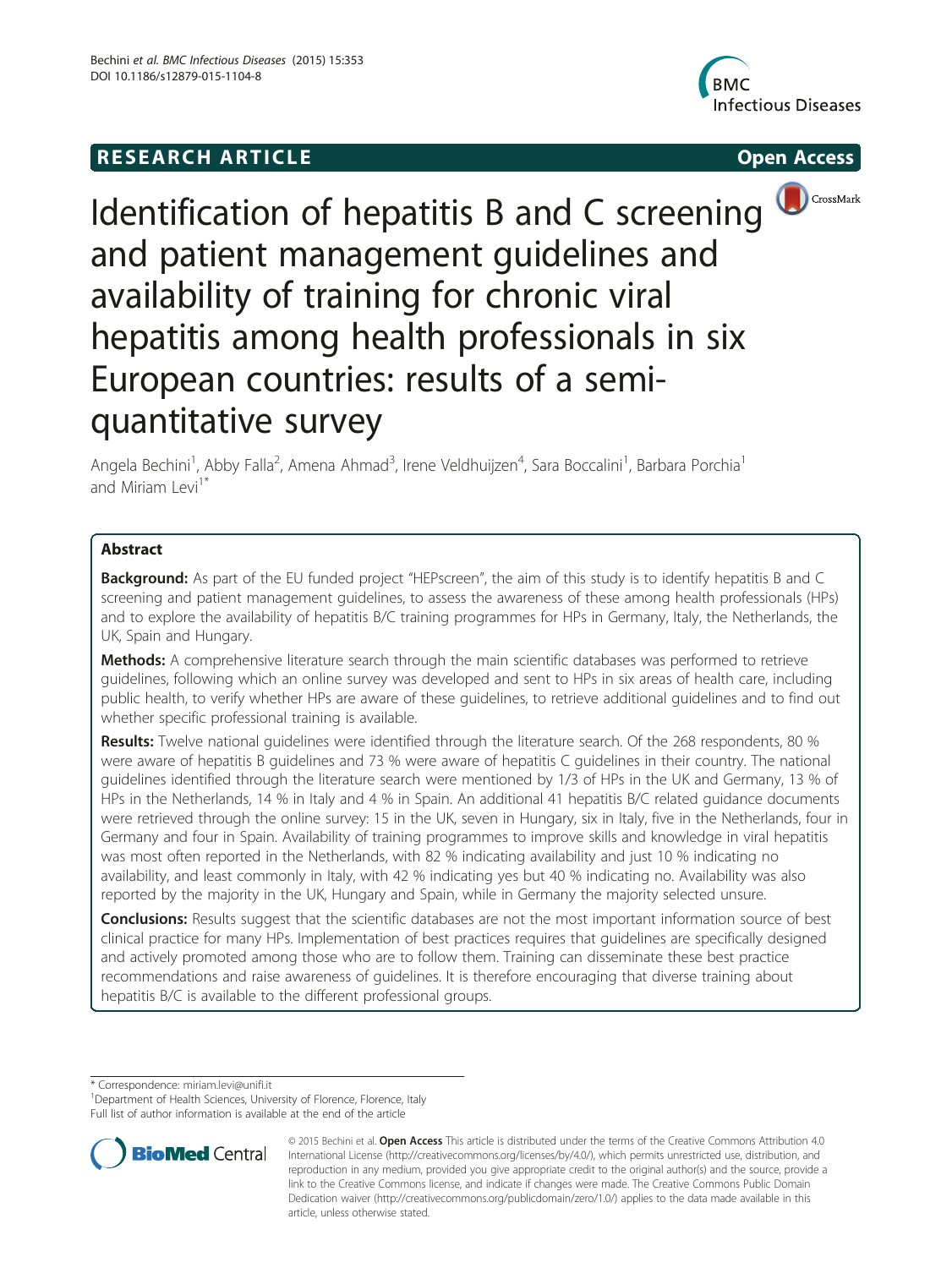#### Background

Chronic hepatitis B and C are leading causes of liver cancer and are both important public health issues in Europe. In the European Union (EU), some segments of the population, such as migrants from areas where HBV or HCV are endemic and people who inject drugs (PWID), are disproportionately affected by these diseases [[1](#page-8-0)–[4\]](#page-8-0). The prevalence in the general population varies from 0.4 to 5.2 % for anti-HCV and from 0.1 to 5.6 % for HBsAg [[5](#page-8-0)]. However, also due to the largely silent nature of these infections, reliable epidemiological data in Europe are lacking both on HBV and HCV [[6, 7\]](#page-8-0) and it has been estimated that up to 90 % of infected individuals are undiagnosed [[8\]](#page-8-0). Therefore, despite the existence of effective antiviral treatment that slows disease progression and prevents the development of cirrhosis and liver cancer, many patients who might benefit from treatment remain undetected [\[9](#page-8-0), [10\]](#page-8-0). Studies also allude to ineffective counselling and referral of diagnosed patients, as well as to the failure of chronically infected patients to reach secondary care, leading to eligible viral hepatitis patients being under-treated [\[11](#page-8-0)–[16\]](#page-8-0).

Informing health professionals (HPs) of evidence-based recommendations on the prevention of hepatitis B and C, the targeted screening of at-risk individuals, and the diagnostics and clinical management of patients with chronic viral hepatitis, is crucial to obtain the best possible health outcomes. The provision of comprehensive high quality guidelines, as well as advanced training programmes to improve the skills and knowledge of HPs on viral hepatitis management, are ways to achieve this purpose. Numerous studies, however, demonstrate little familiarity or low compliance of HPs with guidelines summarising the best available evidence in their specialties [[17](#page-8-0)–[21\]](#page-8-0). National and European hepatitis B and C management guidelines exist, however little is known about the extent to which HPs who are to actually implement them are aware of their existence. Similarly, little is known about the availability of in-service training on chronic viral hepatitis prevention, diagnosis, management and treatment.

This study, conducted as part of EU HEPscreen, a project co-funded by the EU Health Programme ([www.hepscreen.eu](http://www.hepscreen.eu/)), has four specific aims. First, to provide an overview of published hepatitis B and C clinical practice guidelines available in Europe and in particular in six EU countries with large migrant communities and representation of migrant health and patient platform, i.e. the UK, Germany, the Netherlands, Hungary, Italy and Spain. Second, to assess the awareness of guidelines among HPs working in these six countries in six fields: public health, antenatal care, primary care, care for asylum seekers/refugees, sexual health, and gastroenterology/hepatology. Third, to measure the availability of viral hepatitis specific training programmes for HPs in these fields. Finally, to investigate HPs' opinion on the existence of barriers such as limited guidance available to primary health care professionals about onward referral, counselling and patient management of hepatitis B/C patients and low training uptake among professionals as explanations of why hepatitis B/C cases do not reach specialized care for further investigation and treatment.

#### **Methods**

First, a comprehensive literature search was conducted to retrieve published national and European hepatitis B and C clinical guidelines. A modified version of the "PICO" method [\[22\]](#page-8-0) was applied, using a search syntax comprising of four categories: (1) Population: "general population" OR migrants OR "sex workers" OR "Intravenous drug users" OR IDUs; (2) Disease: "hepatitis B" OR "hepatitis C"; (3) Intervention: screening OR counselling OR referral OR treatment OR therapies OR "clinical management"; (4) Setting: Germany OR Hungary OR Italy OR Spain OR the Netherlands OR the UK OR Europe. These four categories were combined with "AND" to build the final syntax. MEDLINE, EMBASE and the Cochrane Library databases were searched. In addition, websites of the National Institute for Health and Clinical Excellence, the Scottish Intercollegiate Guidelines Network, the Italian National Guidelines System, the European Association for the Study of the Liver (EASL), the European Centre for Disease Prevention and Control (ECDC), the Robert‐Koch‐Institute, the World Health Organization, the World Hepatitis Alliance, the European Liver Patients Association and the Italian Liver Patient Association, were searched. The literature search encompassed guidelines published between January 2000 to March 2012 in English, Spanish, Italian, Dutch, Hungarian or German and it was conducted between November 2011 and February 2012. Titles, abstracts and full-texts of relevant documents were screened by two reviewers, independently. Disagreements about eligibility were resolved through discussion. A list of all guidelines retrieved was developed and categorised by country and type of hepatitis.

To identify further professional guidelines missed by the literature search and to assess awareness about existing guidelines among different groups of HPs involved in screening for or caring for chronic viral hepatitis, six semi-quantitative online surveys were developed. The surveys were sent to HPs in their respective field i.e. to public health professionals (PHPs); to general practitioners (GPs); to sexual health service providers (SHS) and/or genitourinary medicine (GUM) specialists; to antenatal care (ANC) providers; to asylum seeker care (ASC) providers and to specialists (SP) in the field of gastroenterology/hepatology and infectious diseases. Each survey was pilot tested, translated into the national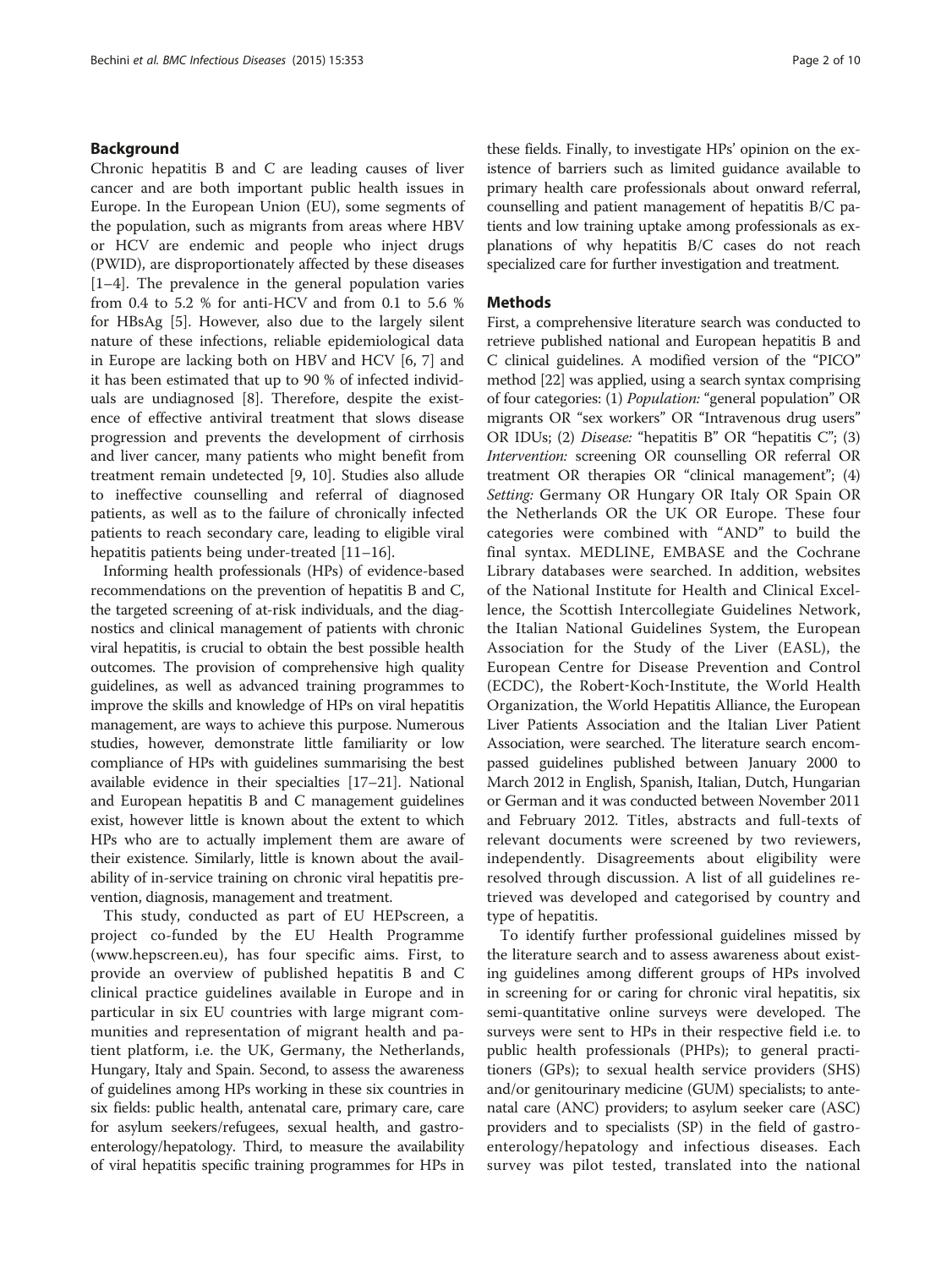language of the respective study countries, uploaded into the open source online software package Lime-Survey, and sent by e-mail to HPs in the six areas, who were identified by board membership of clinical associations, professional networks, ECDC focal points, scientific literature and other means. Rather than to reach a large representative sample of practising clinicians, the aim in each professional group was to reach 5– 10 HPs deemed able to reflect on the practice within their specialism in general. Data were collected between July and September 2012. Respondents agreed to participate by answering the questionnaire.

We measured whether official national guidelines were available, both general guidelines (the question was included in all six surveys), with a request to provide the title and publisher in a text field in case of a positive response, and guidelines specifically developed for professionals in their field. We also asked public health specialists whether specific guidelines for migrants from endemic areas exist. The responses were exported into SPSS 19.2 and a descriptive analysis was performed to evaluate which hepatitis B/C guidelines are known to HPs, how many professionals mentioned the main guidelines identified through the literature search and how many additional guidelines were retrieved. In all surveys, except the survey aimed at public health professionals, a question about the provision of hepatitis B/C-related training for HPs in their respective medical specialties was also included. The identification of general hepatitis guidelines by respondents was analysed in connection with their opinion on the existence of professional training to improve knowledge and skills about viral hepatitis. Finally, all professional groups were asked to indicate on a five-point Likert scale, from "strongly agree" to "strongly disagree", to which extent they agree that the given statements are explanations of why hepatitis B/C cases do not reach specialized health care for further management: i) There is limited guidance available to primary health care professionals about onward referral, counselling and patient management

of hepatitis B/C patients; ii) Although training on viral hepatitis management is available for health care providers, uptake is generally low among professionals. The study complied with the Helsinki Declaration [\[23\]](#page-8-0).

## Results

#### Literature search results: clinical practice guidelines

The literature search retrieved eight international guidelines: two from EASL [\[24, 25](#page-8-0)]; two from the Association for the Study of Liver Diseases [\[26](#page-8-0), [27](#page-8-0)]; the "European Guideline for the Management of Hepatitis B and C Virus Infections" by the International Union against Sexually Transmitted Infections [[28\]](#page-8-0); the "Best Practice in the Treatment of Chronic Hepatitis B" published by the European Viral Hepatitis Educational Initiative [\[29](#page-8-0)]; and two National Institute of Health Consensus Statements on the management of hepatitis C and B from the US [\[30](#page-8-0), [31](#page-8-0)]. Twelve major national guidelines were retrieved: six in the UK [\[32](#page-8-0)–[37](#page-8-0)], two in Italy [[38](#page-8-0), [39](#page-9-0)], two in Germany [\[40](#page-9-0), [41](#page-9-0)] and two in the Netherlands [\[42, 43\]](#page-9-0).

Since the date of the search (March 2012), several guidelines have been revised, mostly due to treatment advances. In such cases, the updated guidelines are cited as references.

#### Survey results

We received a total of 268 responses to the survey, not evenly distributed across the six professional groups or across the six countries (Table 1).

## Identification of HBV and HCV guidelines through the online survey

National or international guidelines already identified through the literature search were mentioned by one third of respondents in the UK and Germany, and only by a minority of HPs in Italy (14 %) and the Netherlands (13 %) and by just 4 % in Spain. An additional 41 hepatitis B/ C-related national guidance documents were identified by HPs through the online survey: 15 in the UK, seven in Hungary, six in Italy, five in the Netherlands, four in

| <b>Table 1</b> Number of health professionals completing the questionnaire by country and by survey |  |
|-----------------------------------------------------------------------------------------------------|--|
|-----------------------------------------------------------------------------------------------------|--|

| Survey (% of health professionals for each survey by country) | Country   |           |           |            |           |          | Total       |
|---------------------------------------------------------------|-----------|-----------|-----------|------------|-----------|----------|-------------|
|                                                               | UK        | DE        | <b>NL</b> | HU         |           | ES       |             |
| Public health                                                 | $9(20\%)$ | 13 (29 %) | 7(16%)    | 2(4%       | 8 (18 %)  | 6(13%)   | 45 (100 %)  |
| Antenatal care                                                | 8 (10 %)  | 33 (40 %) | 6(7%)     | 4 $(5 \%)$ | 23 (28 %) | 8 (10 %) | 82 (100 %)  |
| GP                                                            | 8 (21 %)  | $4(11\%)$ | 9(24%)    | 1(3%)      | 14 (37 %) | 2(5%     | 38 (100 %)  |
| Care for asylum seekers                                       | 4 (22 %)  | 3(17%)    | 4(22%)    | 3(17%)     | 3(17%)    | 1(6%     | 18 (100 %)  |
| <b>SHS</b>                                                    | 9(35%)    | 4 (15 %)  | 7(27%)    | $3(11\%)$  | 1(4%      | 2(8%)    | 26 (100 %)  |
| Specialist care                                               | 9(15%)    | 7(12%)    | 22 (37 %) | 8(14%      | 9(15%)    | 4(7%)    | 59 (100 %)  |
| Total                                                         | 47 (18 %) | 64 (24 %) | 55 (21 %) | 21 (8 %)   | 58 (22 %) | 23 (9 %) | 268 (100 %) |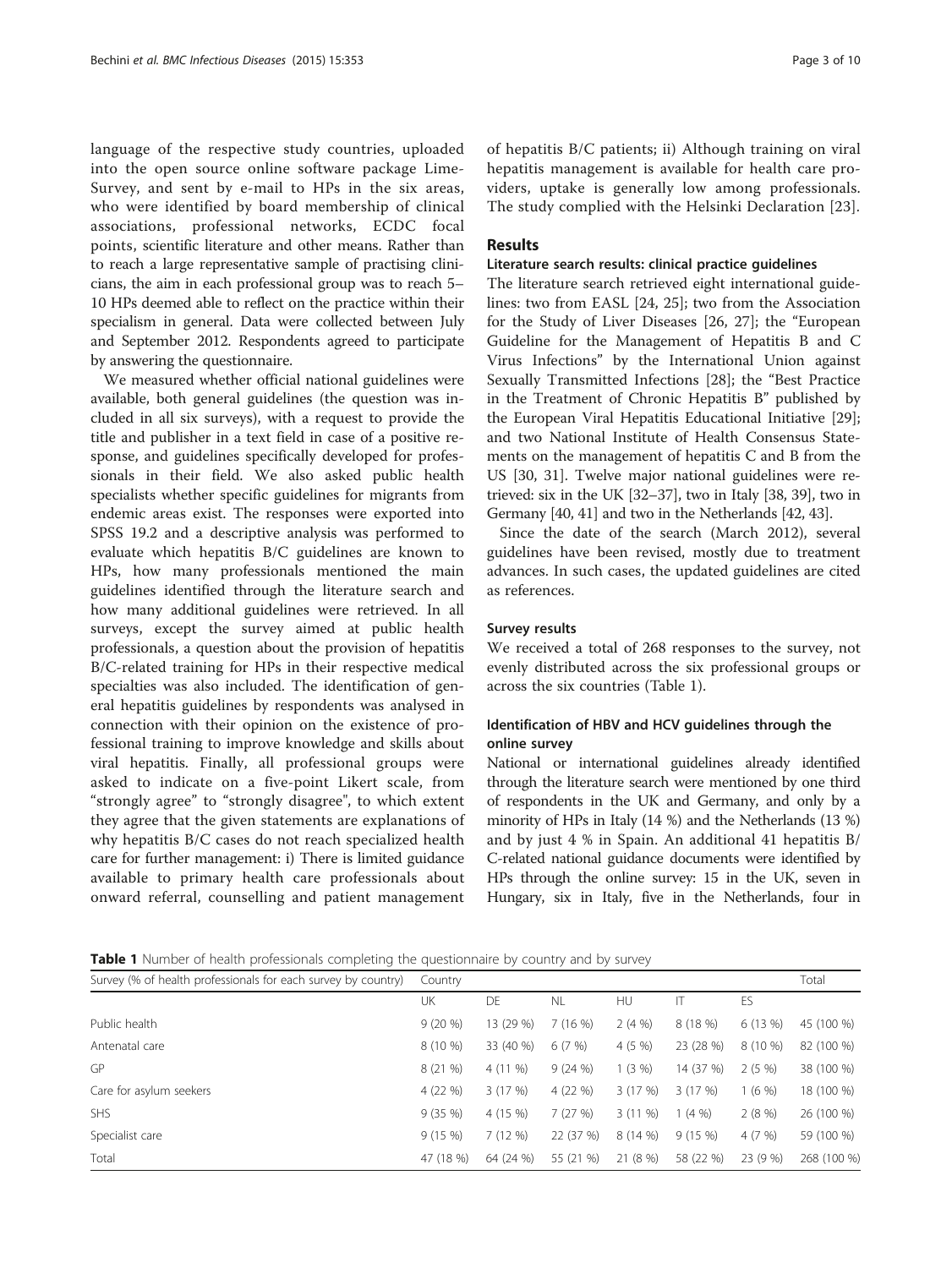Germany and four in Spain. Additional file [1](#page-7-0) Table S1 compiles all hepatitis B/C related guidelines and guidance documents retrieved through the literature search and/or identified by HPs.

## National general HBV and HCV screening and management guidelines

The existence of official national general hepatitis B or C screening and patient management guidelines in the study countries, was reported by 61 % and 56 %, respectively (Table 2). Among these, only about 40 % provided the title and publisher of the guideline. Around two thirds to three quarters of HPs in the Netherlands and in Hungary reported availability of general guidelines compared to just over half in the UK and Italy. Conversely, the majority of HPs in Spain and, for hepatitis C guidelines, in Germany, reported uncertainty or that no general guideline is available.

## Professional group-specific national HBV and HCV guidelines

Overall 80 % ( $n = 215$ ) of respondents are aware of hepatitis B guidelines and 73 % ( $n = 196$ ) of hepatitis C guidelines in their country. Among the 45 PHPs, around two thirds mentioned the existence of general Hepatitis B and hepatitis C guidelines. Among the 38 GPs, 29 % mentioned specific HBV guidelines for GPs and 21 % the existence of HCV guidelines for GPs. Interestingly, among PHPs, 47 % mentioned the existence of HBV guidelines specifically for GPs and 40 % the existence of GP-specific HCV guidelines. Of the 82 ANC experts, 52 % mentioned HBV and 26 % HCV guidelines for antenatal services. Among the 59 secondary care specialists, 61 % mentioned HBV guidelines and 56 % mentioned HCV guidelines. None of the 18 ASC experts identified the existence of HBV/HCV guidelines for the care of asylum seekers. Just 22 % (for HBV) and 13 % (for HCV) of PHPs reported the existence of specific guidelines for migrants from endemic areas. Detailed results are displayed in Table [3](#page-4-0).

## Reported availability of hepatitis B/C training for health care professionals

Table [4](#page-5-0) shows the reported availability of training in the six countries. Among secondary care specialists, availability of training was reported by 84 % (although only by 44 % in Italy), among GPs by two thirds (although only by half of them in Germany and Spain and by 40 % in the UK) and by 55 % among SHS experts. Most HPs working in antenatal care indicated that training is not available or selected unsure. The majority opinion among those providing care to asylum seeker is that training is not available for professionals in their field.

#### Guidelines and Training

Availability of general national guidelines was most commonly mentioned by HPs who reported the existence of professional training (Table [5\)](#page-5-0). Over two thirds of those who indicated that professional training is available also indicated the existence of general guidelines for hepatitis B (69 %) and hepatitis C (64 %), whereas among those who indicated that training is not available, just 47 % for HBV and 42 % for HCV reported the existence of general national guidelines. Surprisingly, in Hungary, general hepatitis B guidelines were identified more often by HPs reporting a lack of, or uncertainty about, available training for professionals.

## Perceived barriers to inadequate referral of hepatitis B/C cases

Limited guidance available to primary health care professionals about onward referral, counselling and patient management of hepatitis B/C patients was perceived as a reason of why hepatitis B/C patients do not reach specialized health care for further investigation and treatment according to nearly half of the respondents in Italy (43 % answered they "agree" or "strongly agree"), around a third of respondents in Spain, a quarter in the UK and in Germany and a fifth in the Netherlands, but not in Hungary (Table [6\)](#page-6-0). Low training uptake among

| Hepatitis B quidelines                                        | UK $(n = 47)$ | $DE (n = 64)$ | NL $(n = 55)$ | $HU (n = 21)$ | IT $(n = 58)$ | ES $(n = 23)$ | Total $(n = 268)$ |
|---------------------------------------------------------------|---------------|---------------|---------------|---------------|---------------|---------------|-------------------|
| Proportion of health professionals<br>reporting the existence | 57 %          | 56 %          | 78 %          | 67 %          | 57 %          | 43 %          | 61 %              |
| Provided name and publisher <sup>a</sup>                      | 41 %          | 31 %          | 44 %          | 36 %          | 45 %          | 50 %          | 40 %              |
| Hepatitis C quidelines                                        | UK $(n = 47)$ | DE $(n = 64)$ | NL $(n = 55)$ | $HU (n = 21)$ | IT $(n = 58)$ | ES $(n = 23)$ | Total $(n = 268)$ |
| Proportion of health professionals<br>reporting the existence | 60 %          | 47 %          | 67 %          | 67 %          | 57 %          | 39 %          | 56 %              |
| Provided name and publisher <sup>b</sup>                      | 39 %          | 37 %          | 51 %          | 29 %          | 45 %          | 44 %          | 42 %              |

<sup>a</sup>Percent of the respondents who reported the existence of general hepatitis B guidelines

<sup>b</sup>Percent of the respondents who reported the existence of general hepatitis C guidelines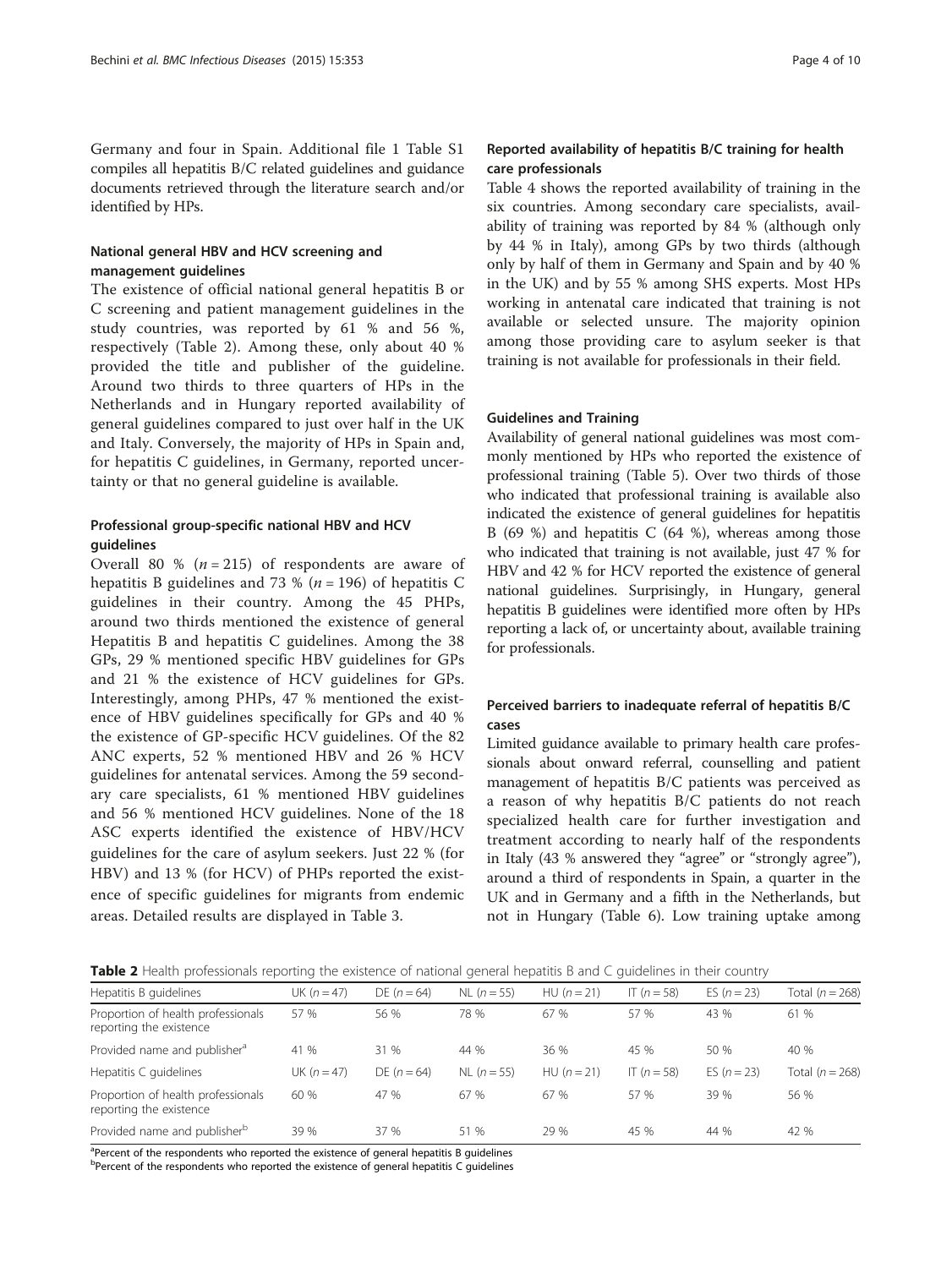<span id="page-4-0"></span>Table 3 Health professionals identifying hepatitis general or specific guidelines by professional group and by country

| <b>HBV GUIDELINES</b>                                                                      | UK    | DE    | <b>NL</b> | $\mathsf{I}\mathsf{T}$     | ES    | HU    | Total |
|--------------------------------------------------------------------------------------------|-------|-------|-----------|----------------------------|-------|-------|-------|
| General Hepatitis B guidelines                                                             |       |       |           |                            |       |       |       |
| Public health professionals                                                                | 56 %  | 77 %  | 71 %      | 50 %                       | 67 %  | 100 % | 67 %  |
| Antenatal care experts                                                                     | 50 %  | 33 %  | 67 %      | 44 %                       | 13 %  | 50 %  | 39 %  |
| <b>General Practitioners</b>                                                               | 38 %  | 50 %  | 78 %      | 71 %                       | 100 % | 100 % | 66 %  |
| Asylum seekers Experts                                                                     | 100 % | 100 % | 50 %      | 100 %                      | 0 %   | 100 % | 83 %  |
| <b>SHS Experts</b>                                                                         | 56 %  | 75 %  | 86 %      | 100 %                      | 0 %   | 67 %  | 65 %  |
| Specialists                                                                                | 67 %  | 100 % | 86 %      | 56 %                       | 75 %  | 50 %  | 75 %  |
| GP quidelines                                                                              |       |       |           |                            |       |       |       |
| Public health professionals                                                                | 67 %  | 31 %  | 100 %     | 25 %                       | 33 %  | $0\%$ | 47 %  |
| <b>General Practitioners</b>                                                               | 13 %  | 0%    | 78 %      | 21 %                       | 0%    | 0%    | 29 %  |
| Antenatal guidelines                                                                       |       |       |           |                            |       |       |       |
| Public health professionals                                                                | 78 %  | 8 %   | 71 %      | 25 %                       | 67 %  | 50 %  | 44 %  |
| Antenatal care Experts                                                                     | 75 %  | 40 %  | 67 %      | 39 %                       | 88 %  | 100 % | 52 %  |
| Asylum seekers guidelines                                                                  |       |       |           |                            |       |       |       |
| Public health professionals                                                                | 33 %  | 0%    | 14 %      | 13 %                       | 0%    | 0%    | 11 %  |
| Asylum seekers Experts                                                                     | 0%    | 0%    | 0%        | 0%                         | 0%    | 0%    | $0\%$ |
| Specialists guidelines                                                                     |       |       |           |                            |       |       |       |
| Public health professionals                                                                | 78 %  | 38 %  | 57 %      | 25 %                       | 33 %  | 50 %  | 47 %  |
| Specialists                                                                                | 44 %  | 43 %  | 86 %      | 33 %                       | 75 %  | 50 %  | 61 %  |
| Specific migrant care guidelines                                                           |       |       |           |                            |       |       |       |
| Public health professionals reporting the existence<br>of specific migrant care guidelines | 33 %  | 0%    | 14 %      | 25 %                       | 67 %  | 0%    | 22 %  |
| <b>HCV GUIDELINES</b>                                                                      | UK    | DE    | NL        | $\ensuremath{\mathsf{IT}}$ | ES    | HU    | Total |
| General Hepatitis C guidelines                                                             |       |       |           |                            |       |       |       |
| Public health professionals                                                                | 56 %  | 77 %  | 57 %      | 50 %                       | 67 %  | 100 % | 64 %  |
| Antenatal care experts                                                                     | 38 %  | 18 %  | 67 %      | 44 %                       | 25 %  | 25 %  | 32 %  |
| General Practitioners                                                                      | 38 %  | 50 %  | 67 %      | 71 %                       | 50 %  | 100 % | 61 %  |
| Asylum seekers Experts                                                                     | 100 % | 100 % | 50 %      | 100 %                      | 0%    | 100 % | 83 %  |
| SHS Experts                                                                                | 67 %  | 75 %  | 71 %      | 100 %                      | 0%    | 67 %  | 65 %  |
| Specialists                                                                                | 78 %  | 86 %  | 73 %      | 56 %                       | 50 %  | 63 %  | 70 %  |
| GP quidelines                                                                              |       |       |           |                            |       |       |       |
| Public health professionals                                                                | 67 %  | 23 %  | 57 %      | 38 %                       | 33 %  | $0\%$ | 40 %  |
| <b>General Practitioners</b>                                                               | 0%    | 0%    | 56 %      | 21 %                       | 0 %   | 0%    | 21 %  |
| Antenatal guidelines                                                                       |       |       |           |                            |       |       |       |
| Public health professionals                                                                | 33 %  | 0%    | 14 %      | 25 %                       | 0%    | $0\%$ | 13 %  |
| Antenatal care experts                                                                     | 25 %  | 13 %  | 0%        | 35 %                       | 75 %  | 25 %  | 26 %  |
| Asylum seekers guidelines                                                                  |       |       |           |                            |       |       |       |
| Public health professionals                                                                | 11 %  | 0%    | 0%        | 13 %                       | 0%    | 0%    | 4 %   |
| Asylum seekers Experts                                                                     | 0%    | 0%    | 0%        | 0%                         | 0 %   | 0%    | $0\%$ |
| Specialists guidelines                                                                     |       |       |           |                            |       |       |       |
| Public health professionals                                                                | 56 %  | 23 %  | 29 %      | 25 %                       | 0%    | $0\%$ | 27 %  |
| Specialists                                                                                | 44 %  | 43 %  | 73 %      | 44 %                       | 50 %  | 50 %  | 56 %  |
| Specific migrant guidelines                                                                |       |       |           |                            |       |       |       |
| Public health professionals reporting the existence<br>of specific migrant care guidelines | 33 %  | 0%    | 0%        | 13 %                       | 33 %  | 0%    | 13 %  |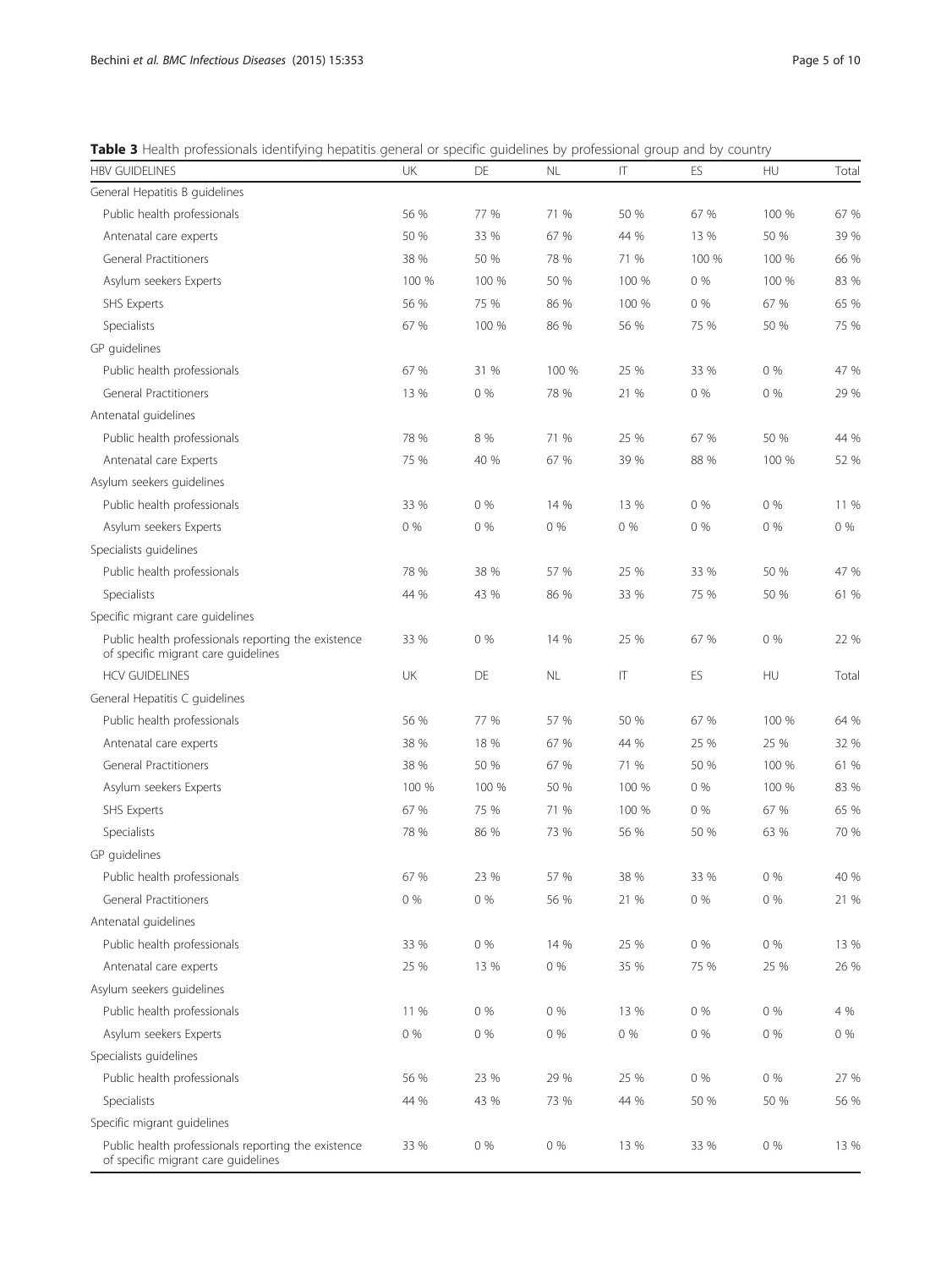| UK     | $GP (n = 10)$ | Antenatal $(n = 8)$    | Asylum $(n=4)$   | SHS $(n = 10)$ | Specialist ( $n = 10$ ) |
|--------|---------------|------------------------|------------------|----------------|-------------------------|
| Yes    | 40 %          | 50 %                   | 25 %             | 70 %           | 100 %                   |
| No     | 10 %          | 13 %                   | 75 %             | $0\%$          | $0\%$                   |
| Unsure | 50 %          | 38 %                   | $0\%$            | 30 %           | $0\%$                   |
| DE     | $GP (n = 4)$  | Antenatal ( $n = 36$ ) | Asylum $(n=3)$   | SHS $(n=5)$    | Specialist ( $n = 9$ )  |
| Yes    | 50 %          | 11 %                   | 67 %             | 60 %           | 67 %                    |
| No     | $0\%$         | 25 %                   | 33 %             | $0\%$          | $0\%$                   |
| Unsure | 50 %          | 64 %                   | $0\%$            | 40 %           | 33 %                    |
| NL     | $GP (n = 9)$  | Antenatal $(n = 6)$    | Asylum $(n=4)$   | SHS $(n=8)$    | Specialist ( $n = 22$ ) |
| Yes    | 89 %          | 33 %                   | 75 %             | 63 %           | 100 %                   |
| No     | $0\%$         | 50 %                   | 25 %             | 13 %           | $0\%$                   |
| Unsure | 11 %          | 17 %                   | $0\%$            | 25 %           | 0 %                     |
| HU     | $GP (n = 1)$  | Antenatal $(n = 4)$    | Asylum $(n=3)$   | SHS $(n=3)$    | Specialist ( $n = 10$ ) |
| Yes    | 100 %         | 50 %                   | 33 %             | $0\%$          | 80 %                    |
| No     | $0\%$         | 25 %                   | 33 %             | 100 %          | $0\%$                   |
| Unsure | $0\%$         | 25 %                   | 33 %             | $0\%$          | 20 %                    |
| IT.    | $GP (n = 14)$ | Antenatal ( $n = 25$ ) | Asylum $(n=3)$   | SHS $(n=1)$    | Specialist $(n = 9)$    |
| Yes    | 79 %          | 28 %                   | $0\%$            | $0\%$          | 44 %                    |
| No     | 7 %           | 52 %                   | 100 %            | 100 %          | 33 %                    |
| Unsure | 14 %          | 20 %                   | $0\%$            | $0\%$          | 22 %                    |
| ES     | $GP (n = 2)$  | Antenatal $(n = 8)$    | Asylum $(n = 1)$ | SHS $(n=2)$    | Specialist ( $n = 4$ )  |
| Yes    | 50 %          | 75 %                   | $0\%$            | 50 %           | 100 %                   |
| No     | 50 %          | 25 %                   | 100 %            | $0\%$          | $0\%$                   |
| Unsure | $0\%$         | $0\%$                  | $0\%$            | 50 %           | 0%                      |

<span id="page-5-0"></span>Table 4 Availability of training to improve knowledge and skills in viral hepatitis in the six countries

professionals as a possible explanation was reported by more than half of the respondents in Italy (54 % agreed or strongly agreed with such a statement), by 38 % of those in the UK, a third in the Netherlands, along with a sixth in Germany in Hungary and 9 % in Spain (Table [6\)](#page-6-0).

In Additional file [2,](#page-7-0) results in Tables 2–4 and 6 are reported in absolute numbers.

## **Discussion**

It has been estimated that in Europe only a minority of hepatitis B or C cases are diagnosed, and that less than 20 % of infected individuals receive treatment [[44](#page-9-0)]. The reasons for the low treatment rate include on one hand the largely silent nature of the disease, described accordingly as "the silent epidemic", which often prevents

| Health professionals reporting that training is available<br>for professionals                        |                                                              | UK               | DE                 | <b>NL</b>          | HU               | IT             | FS                | Tot                         |
|-------------------------------------------------------------------------------------------------------|--------------------------------------------------------------|------------------|--------------------|--------------------|------------------|----------------|-------------------|-----------------------------|
|                                                                                                       | Health professionals<br>mentioning hepatitis B<br>quidelines | 15/25<br>(60%    | 14/17<br>(82, 96)  | 34/40<br>$(85 \%)$ | 7/12<br>(58%)    | 13/22<br>(59%  | 5/12<br>$(42\% )$ | 88/128<br>(69%              |
|                                                                                                       | Health professionals<br>mentioning hepatitis C<br>quidelines | 15/25<br>(60%    | 2/17<br>(71, 96)   | 29/40<br>(73%)     | 8/12<br>(67%)    | 13/22<br>(59%  | 5/12<br>(42, 96)  | 82/128<br>(64, 96)          |
| Health professionals reporting that training is not<br>available for professionals or who were unsure |                                                              | UK               | DE                 | <b>NL</b>          | HU               |                | <b>FS</b>         | Tot                         |
|                                                                                                       | Health professionals<br>mentioning hepatitis B<br>quidelines | 7/13<br>(54%     | 12/34<br>$(35 \%)$ | 4/8<br>(50%        | 5/7<br>(71<br>%  | 16/28<br>(57%) | 1/5<br>(20, 96)   | 45/95<br>(47, 96)           |
|                                                                                                       | Health professionals<br>mentioning hepatitis C<br>quidelines | 8/13<br>(62, 96) | 8/34<br>(24%)      | 4/8<br>(50%        | 4/7<br>(57)<br>% | 16/28<br>(57%) | 0/5<br>(0, 96)    | 40/95<br>$(42 \frac{9}{6})$ |

Public health professionals' responses were not taken into consideration, since the question on the availability of training was not asked in the survey aimed at public health professionals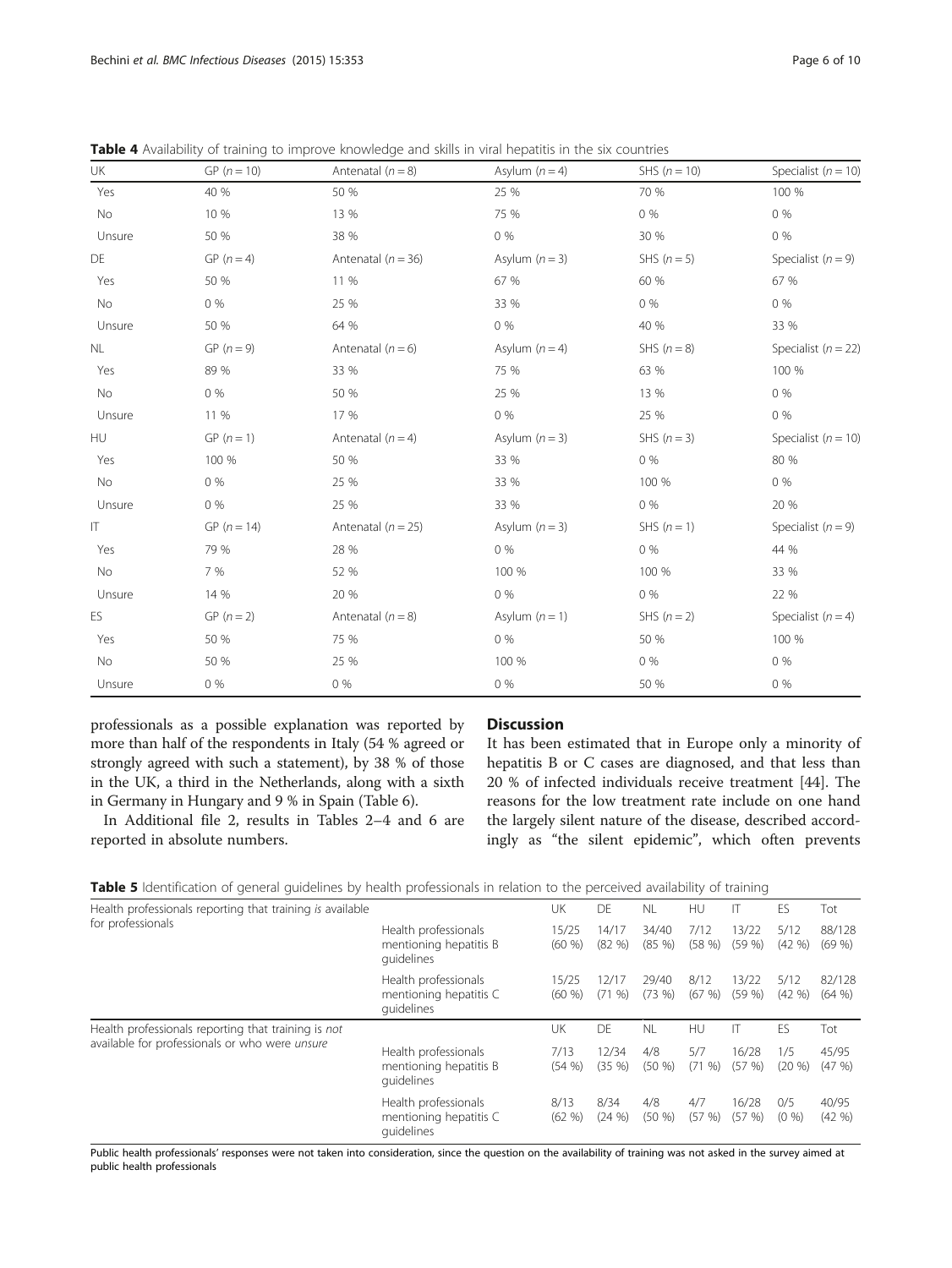<span id="page-6-0"></span>Table 6 Health professionals' opinion on the existence of barriers as explanations of why hepatitis B/C cases do not reach specialized health care (e.g. hepatologists) for further investigation and treatment. Results are presented by country

|                                                                                                                                             |                           | UK<br>$(n = 47)$ | DE<br>$(n = 64)$ | <b>NL</b><br>$(n = 55)$ | HU<br>$(n = 21)$                                                                                                         | IT<br>$(n = 58)$ | ES<br>$(n = 23)$ |
|---------------------------------------------------------------------------------------------------------------------------------------------|---------------------------|------------------|------------------|-------------------------|--------------------------------------------------------------------------------------------------------------------------|------------------|------------------|
| There is limited quidance available to primary<br>health care professionals about onward referral,<br>counselling and patient management of | Strongly disagree         | 11 %             | 8 %              | 2 %                     | 33 %                                                                                                                     | 7 %              | 17 %             |
|                                                                                                                                             | Disagree                  | 32 %             | 31 %             | 58 %                    | 29 %                                                                                                                     | 34 %             | 39 %             |
| hepatitis B/C patients.                                                                                                                     | Neither agree or disagree | 30 %             | 38 %             | 18 %                    | 33 %<br>16 %<br>5 %<br>40 %<br>$0\%$<br>3 %<br>29 %<br>3 %<br>24 %<br>21 %<br>33 %<br>22 %<br>10 %<br>52 %<br>5 %<br>2 % | 13 %             |                  |
|                                                                                                                                             | Agree                     | 21 %             | 20 %             | 18 %                    |                                                                                                                          |                  | 30 %             |
|                                                                                                                                             | Strongly agree            | 6 %              | 3 %              | 4 %                     |                                                                                                                          |                  | 0%               |
| Although training on viral hepatitis management<br>is available for health care providers, uptake is<br>generally low among professionals.  | Strongly disagree         | 2 %              | 8 %              | 2 %                     |                                                                                                                          |                  | 13 %             |
|                                                                                                                                             | <b>Disagree</b>           | 23 %             | 31 %             | 9 %                     |                                                                                                                          |                  | 43 %             |
|                                                                                                                                             | Neither agree or disagree | 36 %             | 45 %             | 56 %                    |                                                                                                                          |                  | 35 %             |
|                                                                                                                                             | Agree                     | 34 %             | 16 %             | 31 %                    |                                                                                                                          |                  | 9 %              |
|                                                                                                                                             | Strongly Agree            | 4 %              | $0\%$            | 2 %                     |                                                                                                                          |                  | $0\%$            |

patients to seek care until the disease has progressed to end-stage liver disease or hepatocellular carcinoma. On the other hand, patients' lack of knowledge about the disease, language difficulties, lack of social support and lack of understanding of the healthcare system contribute to the exclusion from health care of migrants from endemic areas, despite current evidence showing that they account for one of the largest HBV- or HCVinfected group in Europe [[45\]](#page-9-0). Legal, administrative, financial barriers and the stigmatization of certain at-risk groups, such as sex workers or PWID, also represent major obstacles to an effective clinical management of this condition [[46, 47\]](#page-9-0). Models show that, with treatment at current levels, mortality related to HCV is expected to rise and to peak around 2030 [[48\]](#page-9-0). Cohen et al. recently introduced the concept of "under-treatment" to refer to the disparity between the number of chronically infected individuals and the number of patients receiving treatment [\[12](#page-8-0)]. In order for chronic viral hepatitis-related morbidity and mortality to stop to rise in Europe, large increases in early detection and treatment of patients are urgently needed.

Our study set out to measure availability and awareness of two important means through which evidence-based recommendations can influence clinical practice and HPs' action towards effective clinical management, i.e. guidelines and training. Availability of general hepatitis guidelines was most commonly reported by HPs for whom professional training is also available in their country. Encouragingly, we identified a total of 53 national hepatitis B or C guidelines and guidance documents, with examples across the six countries. However, just twelve of these were retrieved via the literature search. For Hungary, the search failed to retrieve any guidelines published in English, however seven guidelines, all in Hungarian, were retrieved via the online survey. Moreover, in accordance with prior studies [\[17](#page-8-0)–[21\]](#page-8-0), few HPs themselves

identified guidelines published in the scientific literature. These findings suggest that the scientific databases are not the most important information source of best clinical practice for many HPs. Interestingly, more public health officials identified specific guidelines for GPs than GPs themselves. Limited guidance available was perceived as a reason for inadequate referral of patients according to sizeable proportions of HPs in all countries, with the exception of Hungary. More comprehensive guidelines, tailored to the needs of specific professional groups like GPs, sexual health or maternity services, may be an alternative to increase awareness and improve implementation of recommendations. Our findings also indicate that there is either scarcity or complete lack of guidance for HPs about screening practices and disease management of migrants and asylum seekers from endemic areas.

Results on the availability of specific hepatitis B/C training programmes suggest that, for many professionals, in the Netherlands, the UK, Hungary and Spain training is available. However there are differences between professional groups within countries. Results in the UK suggest that training is lacking or unknown for GPs and professionals in health care for asylum seekers. In Germany, training is similarly neither widespread nor well known across all professional groups. In Hungary, training is not widely available, especially for professionals working in the area of sexual health. In Italy, a lack of availability was reported by over half of the antenatal care providers and by all respondents to the asylum seeker and SHS survey; training seems to be more available to GPs. The low numbers of respondents among some professional groups in Hungary and Spain limit the generalizability of findings, although in Spain, training seems to be available for antenatal care providers and specialists.

That training is most commonly available to secondary care specialists is perhaps not surprising; what is more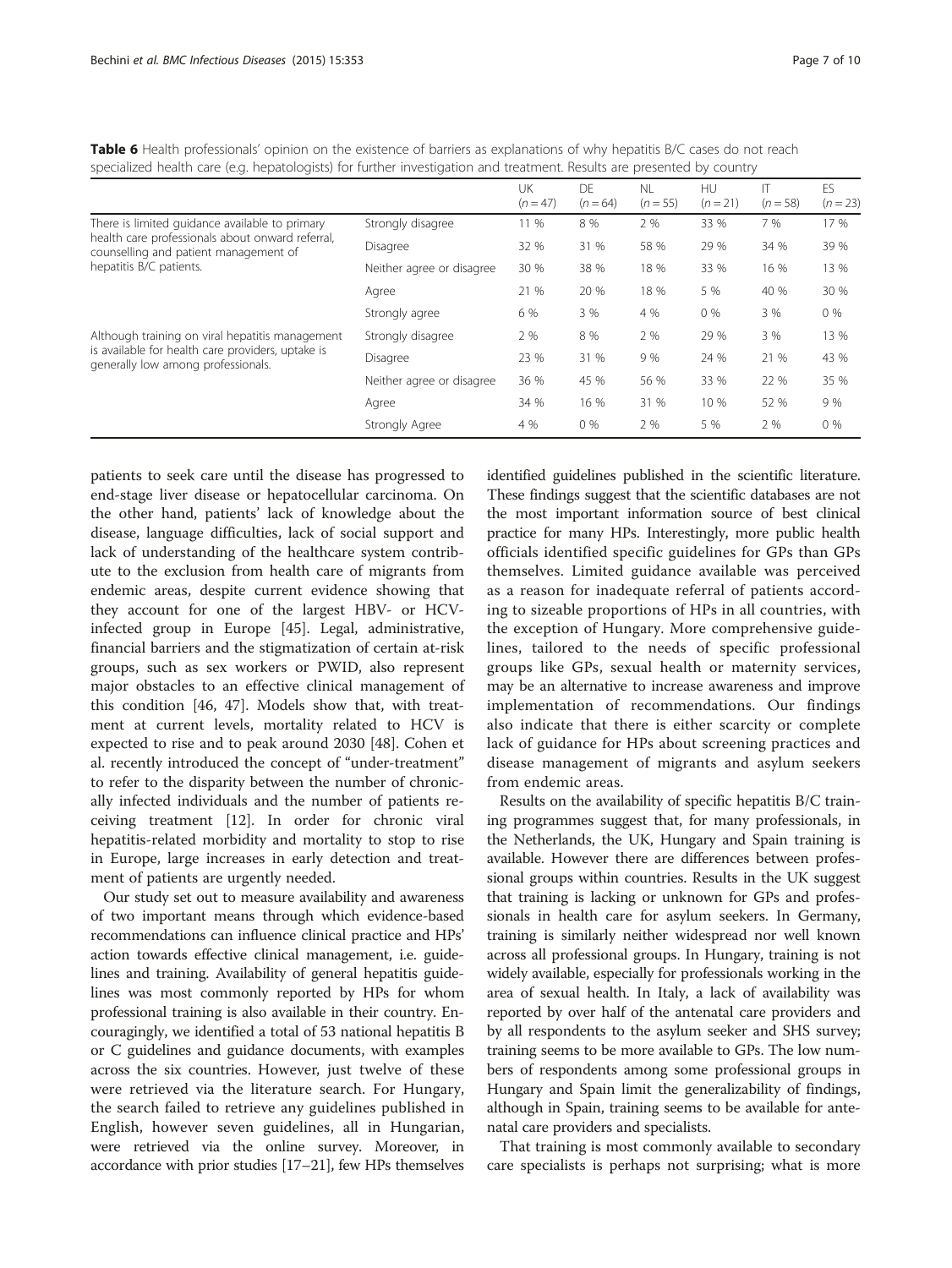<span id="page-7-0"></span>surprising is that less than half in Italy and only two thirds of specialists in Germany reported the availability of training. Given the role of the specialists and the rapidly advancing knowledge of viral hepatitis, especially the new treatment options for hepatitis C, this finding is particularly concerning. Results suggest that, except for Spain, training for antenatal care providers is rather limited, but especially so in Germany, Netherlands and Italy. The implications of this could be sub-optimal care and ineffective referral of pregnant women testing positive, as well as a lack of contact tracing. It would be particularly interesting to know how this lack of training has an impact on the care of hepatitis B positive pregnant women. Low training uptake as a possible explanation of why hepatitis B/C cases do not reach specialized health care was reported by relevant proportions of HPs in Italy, in the UK, and in the Netherlands.

The findings from our study highlighted that the awareness of screening and patient management guidelines and in-service training courses among HPs are presently insufficient. Improving results, as supported by key stakeholders [\[49](#page-9-0)], would imply a strong involvement of national health authorities with the implementation of specific national action plans, an effective disease surveillance to develop effective policies and the establishment of specialized centers. In this respect, the undeniable success of the experiences developed in Scotland and in France provide a working model for other countries to follow. Among the strategic actions of the Hepatitis C Action Plan for Scotland [[50\]](#page-9-0), a document was produced [\[51](#page-9-0)], with the aim to support NHS Boards build action plans for facilitating, delivering and evaluating workforce education development for staff. Complements this a workbook [\[52](#page-9-0)], published to provide staff with a structured approach to assessing, demonstrating and developing their ability to carry out their role in delivering Hepatitis C services. Scaling up HPs training and evaluating the compliance to clinical practice guidelines were also objectives of the French National Plan for hepatitis B and C 2009–2012, following which the management of hepatitis B and C was set as a priority topic in continuing medical education [\[53](#page-9-0)]. Subsequently, guidelines for the management of patients with hepatitis B and C were developed [[54](#page-9-0)], with recommendations aimed at HPs and the other key stakeholders.

## Conclusions

Our results suggest that not only are there few examples of guidelines for the professional groups most able to implement the recommendations, but also that there is low awareness of those that do exist among primary care professionals most often representing patients' first points of contact. Without short, precise and feasible guidelines, there are likely to be wide inconsistencies in

screening, referral and patient management. Results from our survey also suggest that scientific databases are not the most important information source of best clinical practice for many HPs. Implementation of best practices at both national and European level requires not only the availability of high quality guidelines tailored to the needs of the different professional groups, but also that their existence is actively promoted among those who are to follow them, especially when we consider that availability of research evidence alone does not necessarily coincide with the adoption of recommended practices by physicians. The availability of relevant summaries within guidelines, as well as target dissemination to less experienced clinicians, along with the provision of clear and concise information to patients, are possible solutions to enhance guidelines implementation among clinicians. Given the growing interest in knowledge translation and research dissemination, our findings could prompt key decisionmaking bodies to improve physicians' awareness, agreement, adoption and adherence to clinical practice guidelines, for example through professional associations and training. Our results show that knowledge and availability of hepatitis B/C training could also be improved. Further studies assessing the impact of existing training and guidelines on the care, health literacy and onward referral of patients would be very valuable.

## Additional files

[Additional file 1: Table S1.](http://www.biomedcentral.com/content/supplementary/s12879-015-1104-8-s1.docx) Hepatitis B/C related quidance documents retrieved by the literature search and/or identified by experts. (DOCX 36 kb)

[Additional file 2: Tables 2, 3, 4 and 6 with data presented in](http://www.biomedcentral.com/content/supplementary/s12879-015-1104-8-s2.docx) [absolute numbers.](http://www.biomedcentral.com/content/supplementary/s12879-015-1104-8-s2.docx) Health professionals reporting the existence of national general hepatitis B and C guidelines in their country. Table 3. Health professionals identifying hepatitis general or specific guidelines by professional group and by country. Table 4. Availability of training to improve knowledge and skills in viral hepatitis in the six countries. Table 6. Health professionals' opinion on the existence of barriers as explanations of why hepatitis B/C cases do not reach specialized health care (e.g. hepatologists) for further investigation and treatment. Results are presented by country. (DOCX 23 kb)

#### Abbreviations

ANC: Antenatal care; ASC: Asylum seekers care; CDC: Centers for Disease Control and Prevention; DE: Germany; ES: Spain; EU: European Union; GP: General practitioner; GUM: Genito-Urinary Medicine; HBV: Hepatitis B virus; HCV: Hepatitis C virus; HP: Health Professional; HU: Hungary; IDU: Injecting Drug User; IT: Italy; NL: Netherlands; PHP: Public health professional; PWID: People who inject drugs; SHS: Sexual health services; UK: United Kingdom.

#### Competing interest

All authors declare that they have no competing interests.

#### Authors' contributions

AB participated in the design of the study, made substantial contribution in the acquisition and interpretation of data, performed the statistical analysis and helped to draft the manuscript. AF participated in the design of the study, conducted the analysis, made substantial contribution in the acquisition and interpretation of data and helped to draft the manuscript.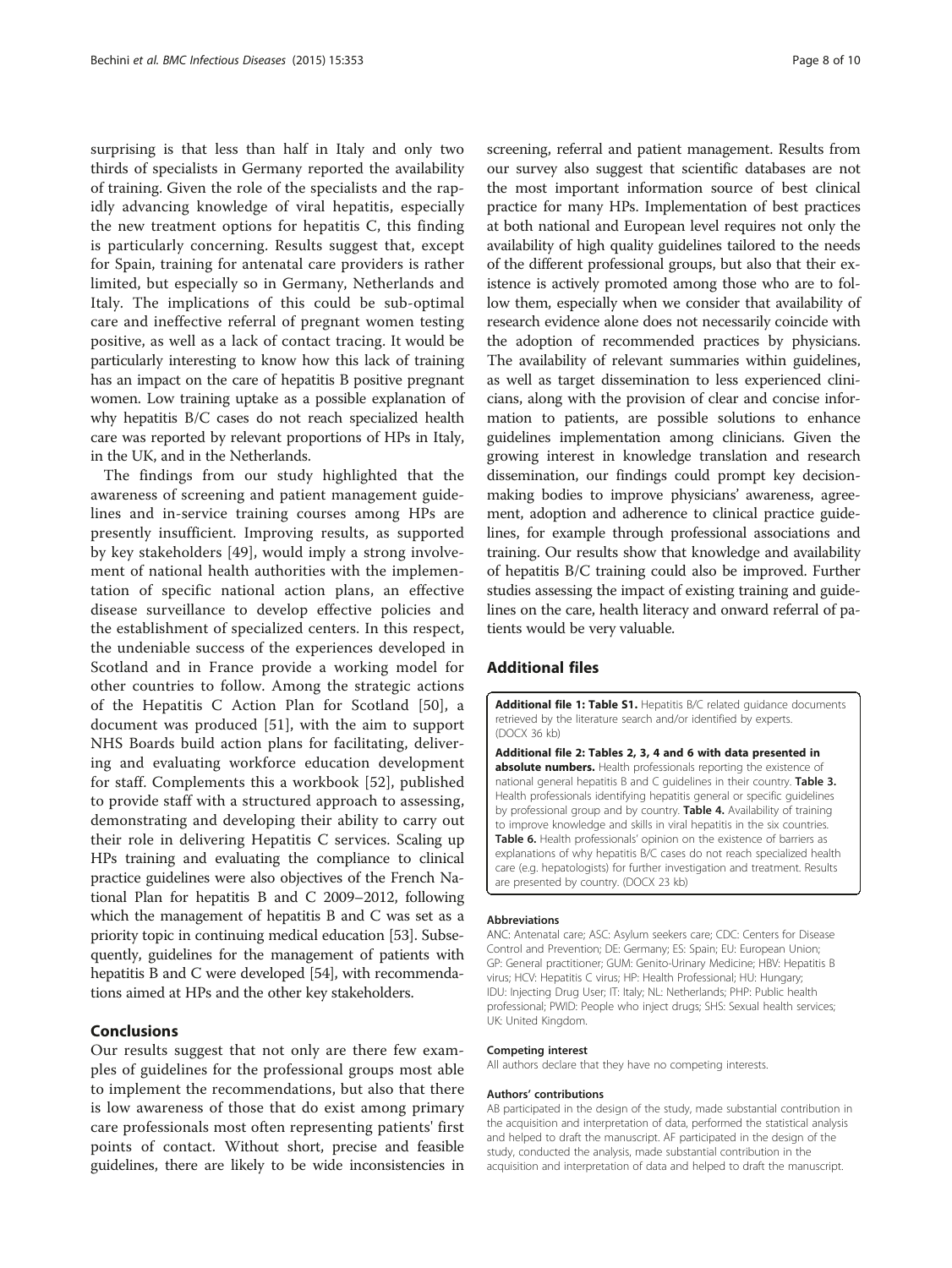<span id="page-8-0"></span>AA participated in the design of the study, made substantial contribution in the acquisition and interpretation of data and revised the manuscript critically for important intellectual content. IV participated in the design of the study, coordinated the study, made substantial contribution in the acquisition and interpretation of data, and revised the manuscript critically for important intellectual content. SB participated in the design of the study and revised the manuscript critically for important intellectual content. BP made substantial contributions to acquisition of data and revised the manuscript critically for important intellectual content. ML conceived the study, participated in its design, acquisition, analysis and interpretation of data and drafted the manuscript. All authors read and approved the final manuscript.

#### Acknowledgments

This study has been prepared as part of "HepScreen: Screening for hepatitis B and C among migrants in the European Union"; a project co-funded by the health programme of the European Union (EU-HEP-SCREEN, Project No 20101105).

#### Disclaimer

Responsibility for the information and views set out in this study lie entirely with the authors. The European Commission is not responsible for any use that may be made of the information contained herein.

#### Author details

<sup>1</sup>Department of Health Sciences, University of Florence, Florence, Italy. <sup>2</sup> Department of Public Health, Erasmus MC, University Medical Center Rotterdam, Rotterdam, The Netherlands. <sup>3</sup>Department of Health Sciences, Hamburg University of Applied Sciences, Hamburg, Germany. <sup>4</sup>Division of Infectious Disease Control, Public Health Service Rotterdam-Rijnmond, Rotterdam, The Netherlands.

#### Received: 22 January 2015 Accepted: 12 August 2015 Published online: 19 August 2015

#### References

- 1. European Centre for Disease Prevention and Control. Surveillance and Prevention of Hepatitis B and C in Europe. Stockholm: ECDC; 2010.
- 2. Chu JJ, Wörmann T, Popp J, Pätzelt G, Akmatov MK, Krämer A, et al. Changing epidemiology of hepatitis B and migration–a comparison of six Northern and North-Western European countries. Eur J Public Health. 2013;23:642–7.
- 3. Advisory Council on the Misuse of Drugs. The Primary Prevention of Hepatitis C among Injecting Drug Users. London: Home Office, 2009.
- 4. European Centre for Disease Prevention and Control. Hepatitis B and C in the EU Neighbourhood: Prevalence, Burden of Disease and Screening Policies. Stockholm: ECDC; 2010.
- 5. Hahné SJM, Veldhuijzen IK, Wiessing L, Lim T-A, Salminen M, van de Laar M. Infection with hepatitis B and C virus in Europe: a systematic review of prevalence and cost-effectiveness of screening. BMC Infect Dis. 2013;13:181.
- 6. Mühlberger N, Schwarzer R, Lettmeier B, Sroczynski G, Zeuzem S, Siebert U. HCV-related burden of disease in Europe: a systematic assessment of incidence, prevalence, morbidity, and mortality. BMC Public Health. 2009;9:34.
- 7. Hatzakis A, Wait S, Bruix J, Buti M, Carballo M, Cavaleri M, et al. The state of hepatitis B and C in Europe: report from the hepatitis B and C summit conference\*. J Viral Hepat. 2011;18 Suppl 1:1–16.
- 8. Blachier M, Leleu H, Peck-Radosavljevic M, Valla D-C, Roudot-Thoraval F. The burden of liver disease in Europe: a review of available epidemiological data. J Hepatol. 2013;58:593–608.
- 9. Seeff LB. Natural history of chronic hepatitis C. Hepatology. 2002;36(5 Suppl 1):S35–46.
- 10. Hope VD, Eramova I, Capurro D, Donoghoe MC. Prevalence and estimation of hepatitis B and C infections in the WHO European Region: a review of data focusing on the countries outside the European Union and the European Free Trade Association. Epidemiol Infect. 2014;142:270–86.
- 11. Irving WL, Smith S, Cater R, Pugh S, Neal KR, a C Ryder SD, et al. Clinical pathways for patients with newly diagnosed hepatitis C - what actually happens. J Viral Hepat. 2006;13:264–71.
- 12. Cohen C, Holmberg SD, McMahon BJ, Block JM, Brosgart CL, Gish RG, et al. Is chronic hepatitis B being undertreated in the United States? J Viral Hepat. 2011;18:377–83.
- 13. Arama V, Leblebicioglu H, Simon K, Zarski JP, Niederau C, Habersetzer F, et al. Chronic hepatitis B monitoring and treatment patterns in five European countries with different access and reimbursement policies. Antivir Ther. 2013.
- 14. Giannini EG, Torre F, Basso M, Feasi M, Boni S, Grasso JA, et al. A Significant Proportion of Patients With Chronic Hepatitis B Who are Candidates for Antiviral Treatment are Untreated. J Clin Gastoentero. 2009;43:1001–7.
- 15. Anderson EM, Mandeville RP, Hutchinson SJ, Cameron SO, Mills PR, Fox R, et al. Evaluation of a general practice based hepatitis C virus screening intervention. Scott Med J. 2009;54:3–7.
- 16. Parkes J, Roderick P, Bennett-Lloyd B, Rosenberg W. Variation in hepatitis C services may lead to inequity of heath-care provision: a survey of the organisation and delivery of services in the United Kingdom. BMC Public Health. 2006;6:3.
- 17. Maue SK, Segal R, Kimberlin CL, Lipowski EE. Predicting physician guideline compliance: an assessment of motivators and perceived barriers. Am J Manag Care. 2004;10:383–91.
- 18. Cabana MD, Rand CS, Powe NR, Wu AW, Wilson MH, Abboud P-AC, et al. Why Don't Physicians Follow Clinical Practice Guidelines? JAMA. 1999;282:1458.
- 19. Ward MM, Vaughn TE, Uden-Holman T, Doebbeling BN, Clarke WR, Woolson RF. Physician knowledge, attitudes and practices regarding a widely implemented guideline. J Eval Clin Pract. 2002;8:155–62.
- 20. Saillour-Glenisson F, Michel P. [Individual and collective facilitators of and barriers to the use of clinical practice guidelines by physicians: a literature review]. Rev Epidemiol Sante Publique. 2003;51(1 Pt 1):65–80.
- 21. Cochrane LJ, Olson CA, Murray S, Dupuis M, Tooman T, Hayes S. Gaps between knowing and doing: understanding and assessing the barriers to optimal health care. J Contin Educ Health Prof. 2007;27:94–102.
- 22. Richardson WS, Wilson MC, Nishikawa J, Hayward RS. The well-built clinical question: a key to evidence-based decisions. ACP J Club. 1995;123:A12–3.
- 23. World Medical Association. World Medical Association Declaration of Helsinki: ethical principles for medical research involving human subjects. JAMA. 2013;310:2191–94.
- 24. EASL clinical practice guidelines. Management of chronic hepatitis B virus infection. J Hepatol. 2012;57:167–85.
- 25. Clinical Practice Guidelines EASL. Management of hepatitis C virus infection. J Hepatol. 2014;60:392–420.
- 26. Lok ASF, McMahon BJ. AASLD Practice Guidelines: Chronic hepatitis B. Hepatology. 2007;45:507–39.
- 27. Ghany MG, Strader DB, Thomas DL, Seeff LB. Diagnosis, management, and treatment of hepatitis C: an update. Hepatology. 2009;49:1335–74.
- 28. Brook G, Soriano V, Bergin C. European guideline for the management of hepatitis B and C virus infections, 2010. Int J STD AIDS. 2010;21:669–78.
- 29. Thomas HC. Best practice in the treatment of chronic hepatitis B: a summary of the European Viral Hepatitis Educational Initiative (EVHEI). J Hepatol. 2007;47:588–97.
- 30. NIH Consensus Statement on Management of Hepatitis C: 2002. NIH Consens State Sci Statements 2002, 19:1–46 [http://consensus.nih.gov/2002/](http://consensus.nih.gov/2002/2002HepatitisC2002116PDF.pdf) [2002HepatitisC2002116PDF.pdf](http://consensus.nih.gov/2002/2002HepatitisC2002116PDF.pdf).
- 31. NIH Consensus Development Conference Statement on Management of Hepatitis B. Volume 25; 2008. [http://consensus.nih.gov/2008/hepbstatement.pdf.](http://consensus.nih.gov/2008/hepbstatement.pdf)
- 32. NICE: Adefovir dipivoxil and peginterferon alfa-2a for the treatment of chronic hepatitis B. 2006.<https://www.nice.org.uk/guidance/ta96>.
- 33. Goldberg D, Brown G, Hutchinson S, Dillon J, Taylor A, Howie G, et al. Hepatitis C action plan for Scotland: phase II (May 2008-March 2011). Euro Surveill. 2008;13(21).
- 34. Scottish Intercollegiate Guidelines Network (SIGN). Management of hepatitis C. A national clinical guideline. Edinburgh (Scotland): 2013 (SIGN publication; no. 133).
- 35. NICE. Needle and Syringe Programmes: Providing People Who Inject Drugs with Injecting Equipment. 2009.<https://www.nice.org.uk/guidance/ph52>.
- 36. NICE: Interferon Alfa (Pegylated and Non-Pegylated) and Ribavirin for the Treatment. NICE; 2004. [https://www.nice.org.uk/guidance/ta75.](https://www.nice.org.uk/guidance/ta75)
- 37. Booth JCL, Grady JO, Neuberger J: Clinical guidelines on the management of hepatitis C. Gut. 2001;49(Suppl 1):1–21.
- 38. Epatiti Summit 2010 Un'emergenza sommersa: opinioni e strategie a confronto. 2010. [http://www.sosfegato.it/camo/onlus/es/](http://www.sosfegato.it/camo/onlus/es/Documento_indirizzo.pdf) [Documento\\_indirizzo.pdf.](http://www.sosfegato.it/camo/onlus/es/Documento_indirizzo.pdf)